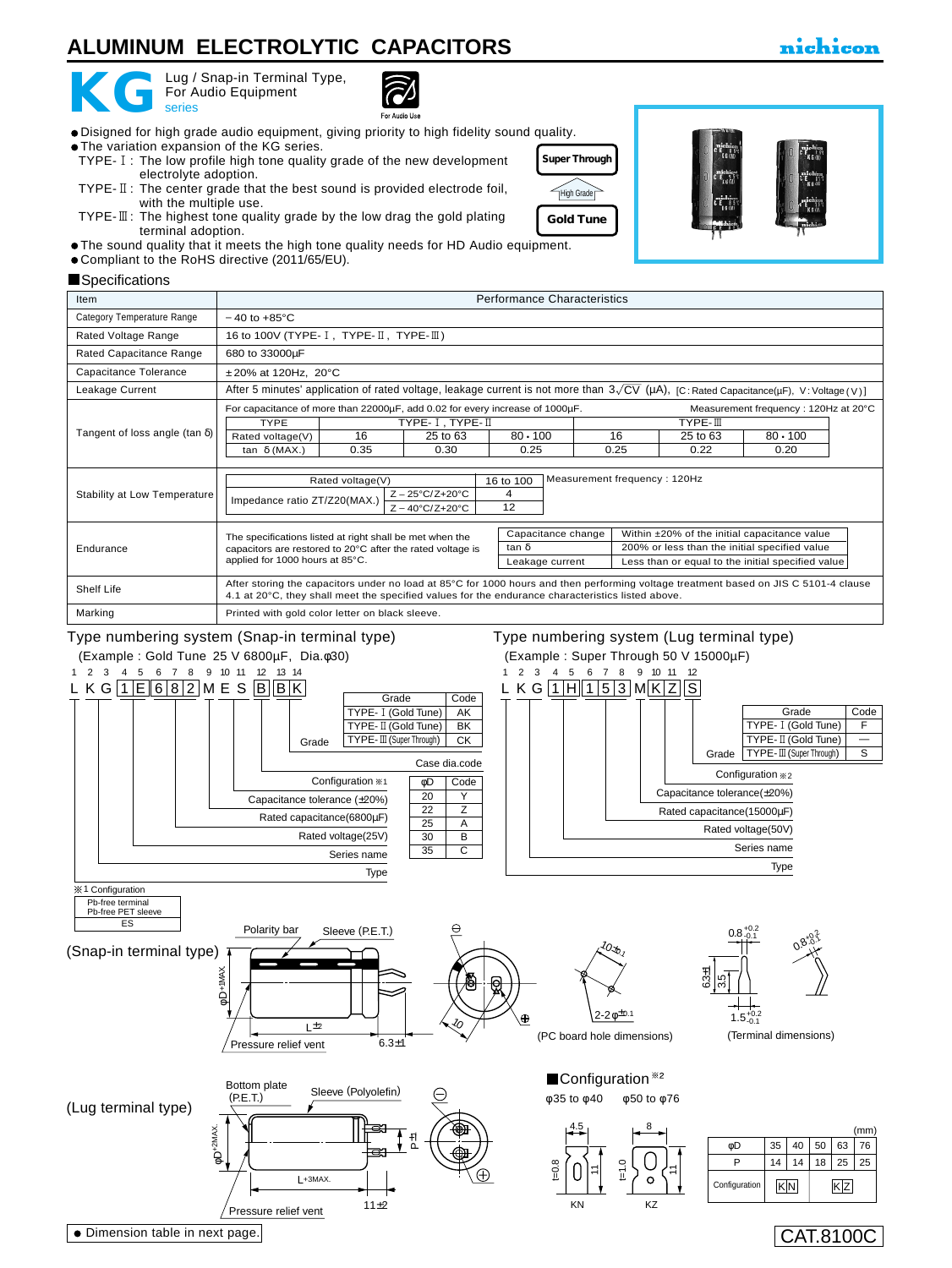

### Dimensions (Snap-in Terminal Type : Grade TYPE- I)  $16V/1C$

| 10V(IU)           |                                        |                        |              |                |  |
|-------------------|----------------------------------------|------------------------|--------------|----------------|--|
| Cap.<br>$(\mu F)$ | <b>Size</b><br>$\phi$ D $\times$ L(mm) | Rated ripple<br>(Arms) | $tan \delta$ | Code           |  |
| 4700              | $22\times20$                           | 1.35                   | 0.35         | LKG1C472MESZAK |  |
| 5600              | $20\times25$                           | 1.45                   | 0.35         | LKG1C562MESYAK |  |
| 6800              | $25\times20$                           | 1.70                   | 0.35         | LKG1C682MESAAK |  |
| 8200              | $20 \times 30$                         | 1.90                   | 0.35         | LKG1C822MESYAK |  |
|                   | $22\times25$                           | 1.90                   | 0.35         | LKG1C822MESZAK |  |
|                   | $20 \times 35$                         | 2.05                   | 0.35         | LKG1C103MESYAK |  |
| 10000             | $22\times30$                           | 2.05                   | 0.35         | LKG1C103MESZAK |  |
|                   | $25\times25$                           | 2.00                   | 0.35         | LKG1C103MESAAK |  |
|                   | $30 \times 20$                         | 2.10                   | 0.35         | LKG1C103MESBAK |  |
|                   | $20\times 40$                          | 2.25                   | 0.35         | LKG1C123MESYAK |  |
|                   | $22 \times 35$                         | 2.20                   | 0.35         | LKG1C123MESZAK |  |
| 12000             | $25 \times 30$                         | 2.15                   | 0.35         | LKG1C123MESAAK |  |
|                   | $35\times20$                           | 2.10                   | 0.35         | LKG1C123MESCAK |  |
|                   | $20\times 45$                          | 2.60                   | 0.35         | LKG1C153MESYAK |  |
| 15000             | $22\times 40$                          | 2.50                   | 0.35         | LKG1C153MESZAK |  |
|                   | $25 \times 35$                         | 2.40                   | 0.35         | LKG1C153MESAAK |  |
|                   | $30\times25$                           | 2.50                   | 0.35         | LKG1C153MESBAK |  |
|                   | $22 \times 45$                         | 2.80                   | 0.35         | LKG1C183MESZAK |  |
| 18000             | $25\times 40$                          | 2.60                   | 0.35         | LKG1C183MESAAK |  |
|                   | $30 \times 30$                         | 2.65                   | 0.35         | LKG1C183MESBAK |  |
|                   | $25\times 45$                          | 2.95                   | 0.35         | LKG1C223MESAAK |  |
| 22000             | $30 \times 35$                         | 2.90                   | 0.35         | LKG1C223MESBAK |  |
|                   | $35\times25$                           | 2.90                   | 0.35         | LKG1C223MESCAK |  |
|                   | $25\times50$                           | 3.40                   | 0.45         | LKG1C273MESAAK |  |
| 27000             | $30\times40$                           | 3.25                   | 0.45         | LKG1C273MESBAK |  |
|                   | $35 \times 30$                         | 3.35                   | 0.45         | LKG1C273MESCAK |  |
| 33000             | $30 \times 45$                         | 3.70                   | 0.57         | LKG1C333MESBAK |  |
|                   | $35 \times 35$                         | 3.65                   | 0.57         | LKG1C333MESCAK |  |

|                   |                                        |                        | 35V(1V) |                |
|-------------------|----------------------------------------|------------------------|---------|----------------|
| Cap.<br>$(\mu F)$ | <b>Size</b><br>$\phi$ D $\times$ L(mm) | Rated ripple<br>(Arms) | tan δ   | Code           |
| 2200              | $22\times20$                           | 1.45                   | 0.30    | LKG1V222MESZAK |
| 2700              | $20\times25$                           | 1.60                   | 0.30    | LKG1V272MESYAK |
|                   | $25\times20$                           | 1.55                   | 0.30    | LKG1V272MESAAK |
| 3300              | $20 \times 30$                         | 1.75                   | 0.30    | LKG1V332MESYAK |
|                   | $22\times25$                           | 1.75                   | 0.30    | LKG1V332MESZAK |
| 3900              | $30\times20$                           | 1.85                   | 0.30    | LKG1V392MESBAK |
|                   | $20 \times 35$                         | 2.20                   | 0.30    | LKG1V472MESYAK |
| 4700              | $22 \times 30$                         | 2.20                   | 0.30    | LKG1V472MESZAK |
|                   | $25\times25$                           | 2.15                   | 0.30    | LKG1V472MESAAK |
|                   | $20\times 40$                          | 2.40                   | 0.30    | LKG1V562MESYAK |
|                   | $22\times35$                           | 2.35                   | 0.30    | LKG1V562MESZAK |
| 5600              | $25 \times 30$                         | 2.25                   | 0.30    | LKG1V562MESAAK |
|                   | $35\times20$                           | 2.25                   | 0.30    | LKG1V562MESCAK |
|                   | $20\times50$                           | 2.50                   | 0.30    | LKG1V682MESYAK |
| 6800              | $22\times 40$                          | 2.60                   | 0.30    | LKG1V682MESZAK |
|                   | $30\times25$                           | 2.60                   | 0.30    | LKG1V682MESBAK |
|                   | $22 \times 45$                         | 2.90                   | 0.30    | LKG1V822MESZAK |
| 8200              | $25\times 40$                          | 2.70                   | 0.30    | LKG1V822MESAAK |
|                   | $30 \times 30$                         | 2.75                   | 0.30    | LKG1V822MESBAK |
|                   | $25 \times 45$                         | 3.05                   | 0.30    | LKG1V103MESAAK |
| 10000             | $30 \times 35$                         | 3.00                   | 0.30    | LKG1V103MESBAK |
|                   | $35 \times 25$                         | 3.20                   | 0.30    | LKG1V103MESCAK |
|                   | $25\times50$                           | 3.45                   | 0.30    | LKG1V123MESAAK |
| 12000             | $30 \times 40$                         | 3.30                   | 0.30    | LKG1V123MESBAK |
|                   | $35 \times 30$                         | 3.40                   | 0.30    | LKG1V123MESCAK |
| 15000             | $30 \times 45$                         | 3.80                   | 0.30    | LKG1V153MESBAK |
|                   | $35 \times 35$                         | 3.80                   | 0.30    | LKG1V153MESCAK |
|                   | $30\times50$                           | 4.30                   | 0.30    | LKG1V183MESBAK |
| 18000             | $35 \times 40$                         | 4.15                   | 0.30    | LKG1V183MESCAK |
| 22000             | $35 \times 45$                         | 4.70                   | 0.30    | LKG1V223MESCAK |

|                   | 25V(1E)                                |                        |       |                |  |  |
|-------------------|----------------------------------------|------------------------|-------|----------------|--|--|
| Cap.<br>$(\mu F)$ | <b>Size</b><br>$\phi$ D $\times$ L(mm) | Rated ripple<br>(Arms) | tan δ | Code           |  |  |
| 3300              | $22\times20$                           | 1.50                   | 0.30  | LKG1E332MESZAK |  |  |
|                   | $20\times25$                           | 1.60                   | 0.30  | LKG1E392MESYAK |  |  |
| 3900              | $25\times 20$                          | 1.55                   | 0.30  | LKG1E392MESAAK |  |  |
|                   | $20 \times 30$                         | 1.70                   | 0.30  | LKG1E472MESYAK |  |  |
| 4700              | $22\times25$                           | 1.70                   | 0.30  | LKG1E472MESZAK |  |  |
| 5600              | $30\times20$                           | 1.85                   | 0.30  | LKG1E562MESBAK |  |  |
|                   | $20 \times 35$                         | 2.20                   | 0.30  | LKG1E682MESYAK |  |  |
| 6800              | $22\times30$                           | 2.20                   | 0.30  | LKG1E682MESZAK |  |  |
|                   | $25\times25$                           | 2.15                   | 0.30  | LKG1E682MESAAK |  |  |
|                   | $20\times 40$                          | 2.40                   | 0.30  | LKG1E822MESYAK |  |  |
| 8200              | $22 \times 35$                         | 2.35                   | 0.30  | LKG1E822MESZAK |  |  |
|                   | $25 \times 30$                         | 2.30                   | 0.30  | LKG1E822MESAAK |  |  |
|                   | $35\times20$                           | 2.25                   | 0.30  | LKG1E822MESCAK |  |  |
|                   | $20\times50$                           | 2.55                   | 0.30  | LKG1E103MESYAK |  |  |
| 10000             | $22\times 40$                          | 2.65                   | 0.30  | LKG1E103MESZAK |  |  |
|                   | $25\times35$                           | 2.50                   | 0.30  | LKG1E103MESAAK |  |  |
|                   | $30\times25$                           | 2.65                   | 0.30  | LKG1E103MESBAK |  |  |
|                   | $22 \times 45$                         | 2.90                   | 0.30  | LKG1E123MESZAK |  |  |
| 12000             | $25\times 40$                          | 2.75                   | 0.30  | LKG1E123MESAAK |  |  |
|                   | $30 \times 30$                         | 2.80                   | 0.30  | LKG1E123MESBAK |  |  |
|                   | $35\times25$                           | 2.65                   | 0.30  | LKG1E123MESCAK |  |  |
| 15000             | $25 \times 45$                         | 3.15                   | 0.30  | LKG1E153MESAAK |  |  |
|                   | $30 \times 35$                         | 3.10                   | 0.30  | LKG1E153MESBAK |  |  |
|                   | $25\times50$                           | 3.55                   | 0.30  | LKG1E183MESAAK |  |  |
| 18000             | $30\times40$                           | 3.40                   | 0.30  | LKG1E183MESBAK |  |  |
|                   | $35 \times 30$                         | 3.50                   | 0.30  | LKG1E183MESCAK |  |  |
| 22000             | $30 \times 45$                         | 3.85                   | 0.30  | LKG1E223MESBAK |  |  |
|                   | $35 \times 35$                         | 3.85                   | 0.30  | LKG1E223MESCAK |  |  |
| 27000             | $35 \times 40$                         | 4.30                   | 0.40  | LKG1E273MESCAK |  |  |
| 33000             | $35 \times 45$                         | 4.85                   | 0.52  | LKG1E333MESCAK |  |  |

|                   | 50V(1H)                                |                        |              |                |  |  |
|-------------------|----------------------------------------|------------------------|--------------|----------------|--|--|
| Cap.<br>$(\mu F)$ | <b>Size</b><br>$\phi$ D $\times$ L(mm) | Rated ripple<br>(Arms) | $tan \delta$ | Code           |  |  |
| 1500              | $22\times20$                           | 1.55                   | 0.30         | LKG1H152MESZAK |  |  |
| 1800              | $20\times25$                           | 1.70                   | 0.30         | LKG1H182MESYAK |  |  |
|                   | $25\times 20$                          | 1.65                   | 0.30         | LKG1H182MESAAK |  |  |
|                   | $20 \times 30$                         | 1.85                   | 0.30         | LKG1H222MESYAK |  |  |
| 2200              | $22\times25$                           | 1.85                   | 0.30         | LKG1H222MESZAK |  |  |
|                   | $20\times35$                           | 2.00                   | 0.30         | LKG1H272MESYAK |  |  |
| 2700              | $22\times30$                           | 2.00                   | 0.30         | LKG1H272MESZAK |  |  |
|                   | $25 \times 25$                         | 1.95                   | 0.30         | LKG1H272MESAAK |  |  |
|                   | $30 \times 20$                         | 2.05                   | 0.30         | LKG1H272MESBAK |  |  |
|                   | $20\times 40$                          | 2.25                   | 0.30         | LKG1H332MESYAK |  |  |
| 3300              | $22 \times 35$                         | 2.20                   | 0.30         | LKG1H332MESZAK |  |  |
|                   | $20\times 45$                          | 2.45                   | 0.30         | LKG1H392MESYAK |  |  |
|                   | $22\times 40$                          | 2.35                   | 0.30         | LKG1H392MESZAK |  |  |
| 3900              | $25 \times 30$                         | 2.50                   | 0.30         | LKG1H392MESAAK |  |  |
|                   | $30 \times 25$                         | 2.35                   | 0.30         | LKG1H392MESBAK |  |  |
|                   | $35 \times 20$                         | 2.45                   | 0.30         | LKG1H392MESCAK |  |  |
|                   | $20\times50$                           | 2.75                   | 0.30         | LKG1H472MESYAK |  |  |
| 4700              | $22 \times 45$                         | 2.60                   | 0.30         | LKG1H472MESZAK |  |  |
|                   | $25 \times 35$                         | 2.70                   | 0.30         | LKG1H472MESAAK |  |  |
|                   | $22\times50$                           | 2.90                   | 0.30         | LKG1H562MESZAK |  |  |
|                   | $25\times 40$                          | 2.90                   | 0.30         | LKG1H562MESAAK |  |  |
| 5600              | $30 \times 30$                         | 3.00                   | 0.30         | LKG1H562MESBAK |  |  |
|                   | $35 \times 25$                         | 2.85                   | 0.30         | LKG1H562MESCAK |  |  |
|                   | $25 \times 45$                         | 3.30                   | 0.30         | LKG1H682MESAAK |  |  |
| 6800              | $30 \times 35$                         | 3.25                   | 0.30         | LKG1H682MESBAK |  |  |
|                   | $30 \times 40$                         | 3.55                   | 0.30         | LKG1H822MESBAK |  |  |
| 8200              | $35 \times 30$                         | 3.65                   | 0.30         | LKG1H822MESCAK |  |  |
|                   | $30 \times 45$                         | 4.00                   | 0.30         | LKG1H103MESBAK |  |  |
| 10000             | $35 \times 35$                         | 4.00                   | 0.30         | LKG1H103MESCAK |  |  |
| 12000             | $35 \times 40$                         | 4.35                   | 0.30         | LKG1H123MESCAK |  |  |
| 15000             | $35\times50$                           | 4.70                   | 0.30         | LKG1H153MESCAK |  |  |

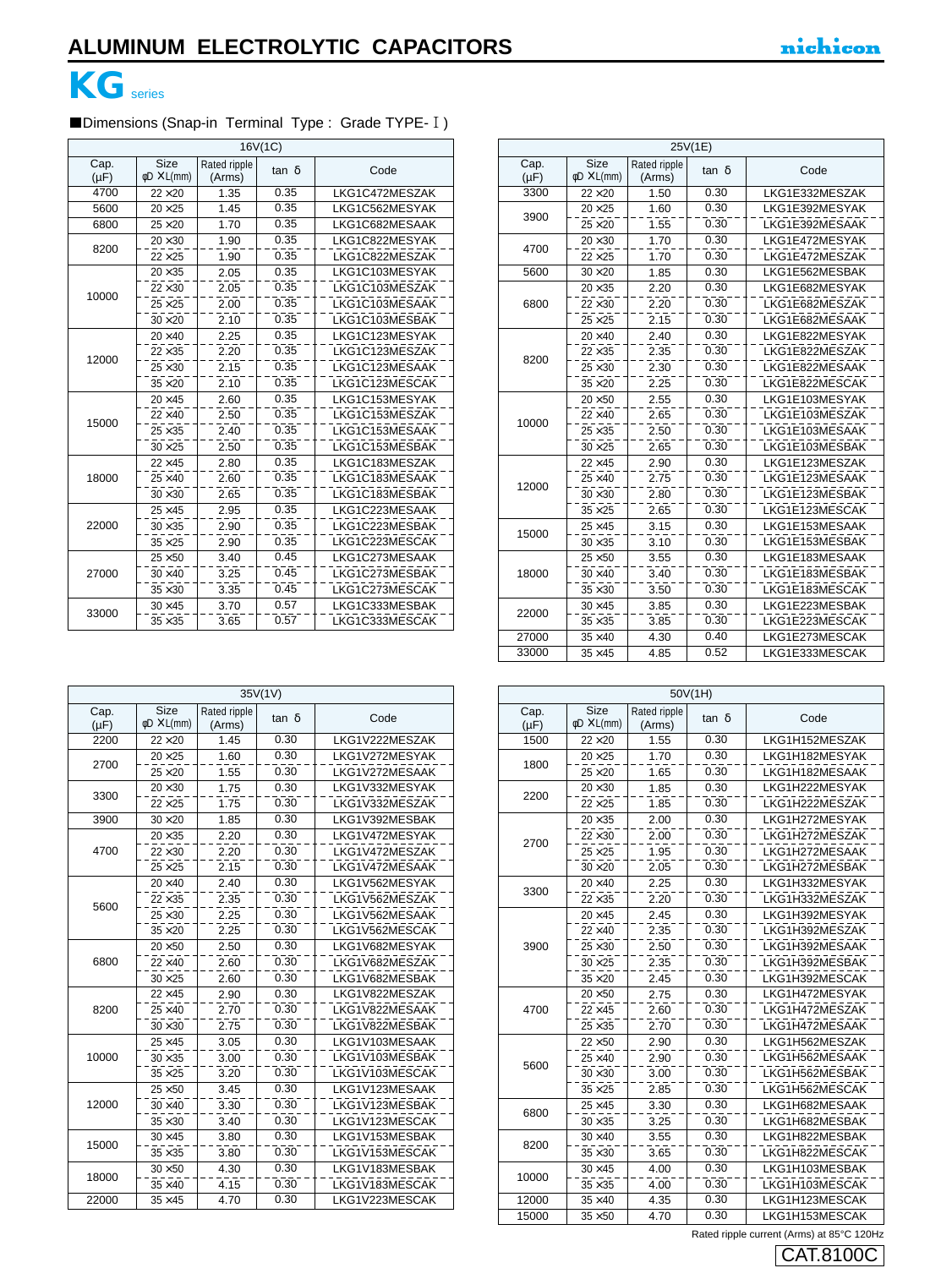

## Dimensions (Snap-in Terminal Type : Grade TYPE- I)

|                   | 63V(1J)                                |                        |              |                |  |  |
|-------------------|----------------------------------------|------------------------|--------------|----------------|--|--|
| Cap.<br>$(\mu F)$ | <b>Size</b><br>$\phi$ D $\times$ L(mm) | Rated ripple<br>(Arms) | $tan \delta$ | Code           |  |  |
| 820               | $22\times20$                           | 1.30                   | 0.30         | LKG1J821MESZAK |  |  |
| 1000              | $20\times25$                           | 1.45                   | 0.30         | LKG1J102MESYAK |  |  |
| 1200              | $25\times 20$                          | 1.65                   | 0.30         | LKG1J122MESAAK |  |  |
| 1500              | $20 \times 30$                         | 1.90                   | 0.30         | LKG1J152MESYAK |  |  |
|                   | $22\times25$                           | 1.90                   | 0.30         | LKG1J152MESZAK |  |  |
|                   | $20 \times 35$                         | 2.05                   | 0.30         | LKG1J182MESYAK |  |  |
| 1800              | $22 \times 30$                         | 2.00                   | 0.30         | LKG1J182MESZAK |  |  |
|                   | $25\times25$                           | 2.00                   | 0.30         | LKG1J182MESAAK |  |  |
|                   | $30 \times 20$                         | 2.05                   | 0.30         | LKG1J182MESBAK |  |  |
|                   | $20 \times 40$                         | 2.25                   | 0.30         | LKG1J222MESYAK |  |  |
| 2200              | $22 \times 35$                         | 2.20                   | 0.30         | LKG1J222MESZAK |  |  |
|                   | $25 \times 30$                         | 2.15                   | 0.30         | LKG1J222MESAAK |  |  |
|                   | $35 \times 20$                         | 2.10                   | 0.30         | LKG1J222MESCAK |  |  |
|                   | $20\times50$                           | 2.40                   | 0.30         | LKG1J272MESYAK |  |  |
| 2700              | $22 \times 40$                         | 2.45                   | 0.30         | LKG1J272MESZAK |  |  |
|                   | $25 \times 35$                         | 2.35                   | 0.30         | LKG1J272MESAAK |  |  |
|                   | $30 \times 25$                         | 2.50                   | 0.30         | LKG1J272MESBAK |  |  |
|                   | $22 \times 45$                         | 2.80                   | 0.30         | LKG1J332MESZAK |  |  |
| 3300              | $25 \times 40$                         | 2.60                   | 0.30         | LKG1J332MESAAK |  |  |
|                   | $30 \times 30$                         | 2.70                   | 0.30         | LKG1J332MESBAK |  |  |
|                   | $25 \times 45$                         | 2.85                   | 0.30         | LKG1J392MESAAK |  |  |
| 3900              | $30 \times 35$                         | 2.85                   | 0.30         | LKG1J392MESBAK |  |  |
|                   | $35 \times 25$                         | 3.00                   | 0.30         | LKG1J392MESCAK |  |  |
|                   | $25\times50$                           | 3.20                   | 0.30         | LKG1J472MESAAK |  |  |
| 4700              | $30 \times 40$                         | 3.10                   | 0.30         | LKG1J472MESBAK |  |  |
|                   | $35 \times 30$                         | 3.20                   | 0.30         | LKG1J472MESCAK |  |  |
| 5600              | $30 \times 45$                         | 3.45                   | 0.30         | LKG1J562MESBAK |  |  |
|                   | $35 \times 35$                         | 3.40                   | 0.30         | LKG1J562MESCAK |  |  |
| 6800              | $30\times50$                           | 3.90                   | 0.30         | LKG1J682MESBAK |  |  |
|                   | $35 \times 40$                         | 3.75                   | 0.30         | LKG1J682MESCAK |  |  |
| 8200              | $35 \times 45$                         | 4.20                   | 0.30         | LKG1J822MESCAK |  |  |
| 10000             | $35 \times 50$                         | 4.80                   | 0.30         | LKG1J103MESCAK |  |  |

|                   | 100V(2A)                               |                        |       |                |  |  |
|-------------------|----------------------------------------|------------------------|-------|----------------|--|--|
| Cap.<br>$(\mu F)$ | <b>Size</b><br>$\phi$ D $\times$ L(mm) | Rated ripple<br>(Arms) | tan δ | Code           |  |  |
| 680               | $20 \times 30$                         | 1.70                   | 0.25  | LKG2A681MESYAK |  |  |
|                   | $22 \times 25$                         | 1.75                   | 0.25  | LKG2A681MESZAK |  |  |
|                   | $20 \times 35$                         | 1.85                   | 0.25  | LKG2A821MESYAK |  |  |
| 820               | $22 \times 30$                         | 1.85                   | 0.25  | LKG2A821MESZAK |  |  |
|                   | $25 \times 25$                         | 1.80                   | 0.25  | LKG2A821MESAAK |  |  |
|                   | $30 \times 20$                         | 1.90                   | 0.25  | LKG2A821MESBAK |  |  |
| 1000              | $20 \times 40$                         | 2.05                   | 0.25  | LKG2A102MESYAK |  |  |
|                   | $20 \times 45$                         | 2.30                   | 0.25  | LKG2A122MESYAK |  |  |
|                   | $22 \times 40$                         | 2.20                   | 0.25  | LKG2A122MESZAK |  |  |
| 1200              | $25 \times 30$                         | 2.35                   | 0.25  | LKG2A122MESAAK |  |  |
|                   | $30 \times 25$                         | 2.20                   | 0.25  | LKG2A122MESBAK |  |  |
|                   | $35 \times 20$                         | 2.30                   | 0.25  | LKG2A122MESCAK |  |  |
|                   | $20\times50$                           | 2.65                   | 0.25  | LKG2A152MESYAK |  |  |
| 1500              | $22 \times 45$                         | 2.55                   | 0.25  | LKG2A152MESZAK |  |  |
|                   | $25 \times 35$                         | 2.60                   | 0.25  | LKG2A152MESAAK |  |  |
|                   | $22\times50$                           | 2.85                   | 0.25  | LKG2A182MESZAK |  |  |
|                   | $25 \times 40$                         | 2.85                   | 0.25  | LKG2A182MESAAK |  |  |
| 1800              | $30 \times 30$                         | 2.90                   | 0.25  | LKG2A182MESBAK |  |  |
|                   | $35 \times 25$                         | 2.75                   | 0.25  | LKG2A182MESCAK |  |  |
|                   | $25 \times 45$                         | 3.20                   | 0.25  | LKG2A222MESAAK |  |  |
| 2200              | $30 \times 35$                         | 3.20                   | 0.25  | LKG2A222MESBAK |  |  |
|                   | $35 \times 30$                         | 3.00                   | 0.25  | LKG2A222MESCAK |  |  |
| 2700              | $30 \times 40$                         | 3.55                   | 0.25  | LKG2A272MESBAK |  |  |
|                   | $35 \times 35$                         | 3.25                   | 0.25  | LKG2A272MESCAK |  |  |
| 3300              | $30\times50$                           | 3.75                   | 0.25  | LKG2A332MESBAK |  |  |
| 3900              | $35 \times 40$                         | 4.30                   | 0.25  | LKG2A392MESCAK |  |  |
| 4700              | $35 \times 50$                         | 4.50                   | 0.25  | LKG2A472MESCAK |  |  |

820 1000 1200 1500 1800 2200 2700 3300 3900 4700 5600 6800  $20 \times 25$  $25 \times 20$  $20 \times 30$  $22 \times 25$  $20 \times 35$  $22 \times 30$  $25 \times 25$  $30 \times 20$  $20\times 40$  $22 \times 35$  $25 \times 30$  $20 \times 45$  $22 \times 40$  $30 \times 25$  $35 \times 20$  $22 \times 45$  $25 \times 35$  $30 \times 30$  $30 \times 35$  $35 \times 25$  $25 \times 50$  $30 \times 40$  $35 \times 30$  $30 \times 45$  $35 \times 35$  $30 \times 45$  $35 \times 40$  $\overline{35 \times 45}$  $35 \times 50$ 1.70 1.65 1.80  $-7.85$ 1.95 1.95 1.90  $2.00$ 2.20 2.15 2.10  $2.45$  $2.35$ 2.40 2.50 2.70  $2.75$ 2.55 2.80 3.00 3.25  $3.15$  $3.20$  $3.45$  $3.40$ 3.85 3.75 4.10 4.65 0.25  $0.25$ 0.25 0.25 0.25  $0.25$ 0.25 0.25 0.25 0.25  $\overline{0.25}$ 0.25  $0.25$  $0.25$  $0.25$ 0.25  $0.25$ 0.25  $0.25$ 0.25 0.25  $0.25$  $\overline{0.25}$  $0.25$  $0.25$ 0.25  $0.25$ 0.25 0.25 LKG1K821MESYAK LKG1K821MESAAK LKG1K102MESYAK LKG1K102MESZAK LKG1K122MESYAK LKG1K122MESZAK LKG1K122MESAAK LKG1K122MESBAK LKG1K152MESYAK LKG1K152MESZAK LKG1K152MESAAK LKG1K182MESYAK LKG1K182MESZAK LKG1K182MESBAK LKG1K182MESCAK LKG1K222MESZAK LKG1K222MESAAK LKG1K222MESBAK LKG1K272MESBAK LKG1K272MESCAK LKG1K332MESAAK LKG1K332MESBAK LKG1K332MESCAK LKG1K392MESBAK LKG1K392MESCAK LKG1K472MESBAK LKG1K472MESCAK LKG1K562MESCAK LKG1K682MESCAK Rated ripple  $\times$  L(mm)  $\left|\begin{array}{cc} \mathsf{Rate} & \mathsf{r} \\ \mathsf{Rate} & \mathsf{r} \end{array}\right|$  tan  $\delta$   $\left|\begin{array}{cc} \mathsf{Code} \end{array}\right|$  $\phi$ D  $\times$  L(mm) Cap.  $(\mu F)$ 

80V(1K)

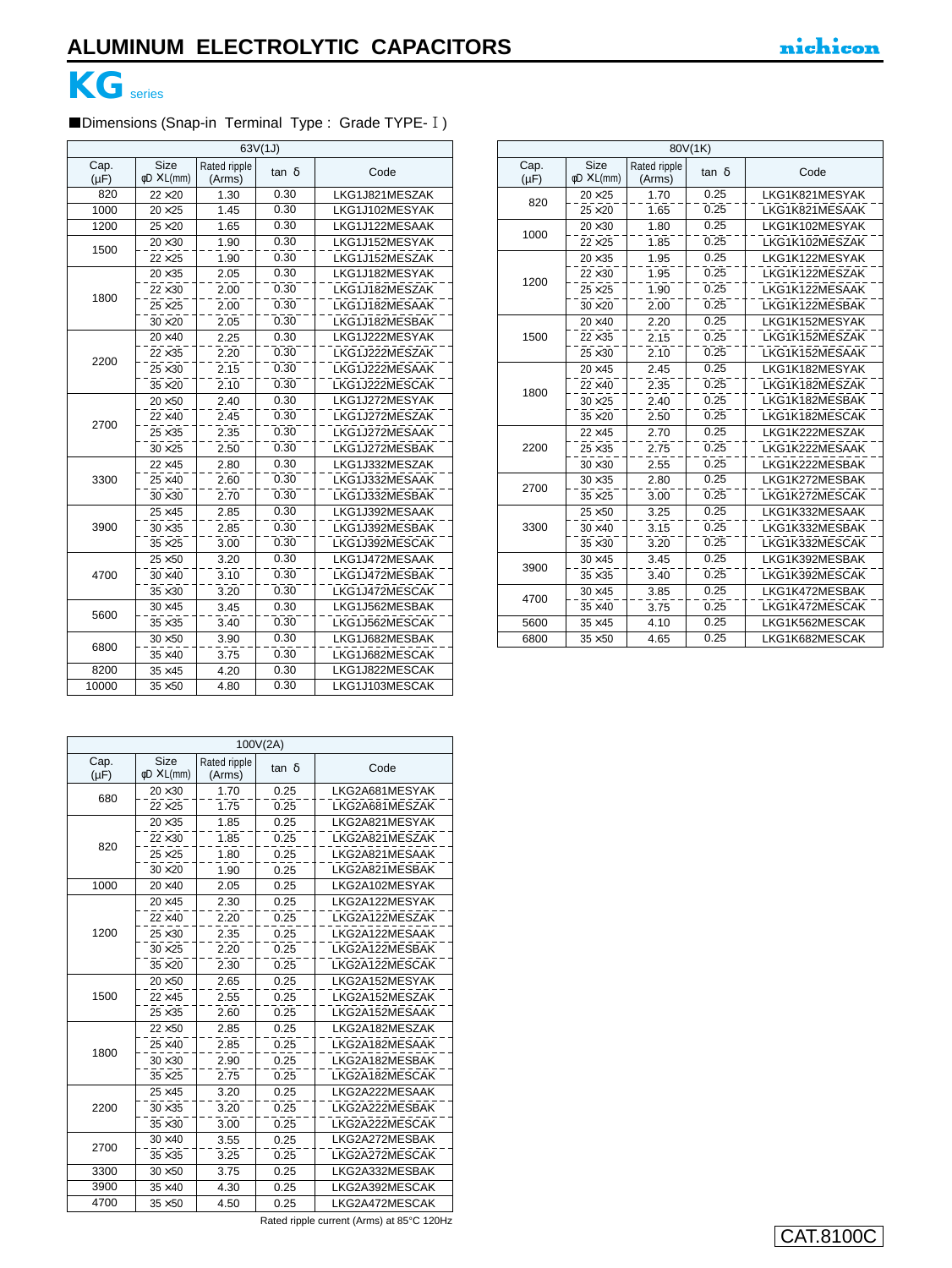## **KG**series

## ■Dimensions (Snap-in Terminal Type : Grade TYPE- II)

| 16V(1C)           |                                        |                        |                   |                |  |
|-------------------|----------------------------------------|------------------------|-------------------|----------------|--|
| Cap.<br>$(\mu F)$ | <b>Size</b><br>$\phi$ D $\times$ L(mm) | Rated ripple<br>(Arms) | $tan \delta$      | Code           |  |
| 2200              | $20\times 20$                          | 1.10                   | 0.35              | LKG1C222MESYBK |  |
| 3300              | $22\times20$                           | 1.50                   | 0.35              | LKG1C332MESZBK |  |
| 3900              | $20\times25$                           | 1.55                   | 0.35              | LKG1C392MESYBK |  |
|                   | $25 \times 20$                         | 1.55                   | 0.35              | LKG1C392MESABK |  |
| 4700              | $20 \times 30$                         | 1.75                   | 0.35              | LKG1C472MESYBK |  |
|                   | $22\times25$                           | 1.75                   | 0.35              | LKG1C472MESZBK |  |
| 5600              | $30\times20$                           | 1.85                   | 0.35              | LKG1C562MESBBK |  |
|                   | $20 \times 35$                         | 2.20                   | 0.35              | LKG1C682MESYBK |  |
| 6800              | $22\times30$                           | 2.20                   | 0.35              | LKG1C682MESZBK |  |
|                   | $25 \times 25$                         | 2.15                   | 0.35              | LKG1C682MESABK |  |
|                   | $20\times 40$                          | 2.40                   | 0.35              | LKG1C822MESYBK |  |
| 8200              | $22 \times 35$                         | 2.40                   | 0.35              | LKG1C822MESZBK |  |
|                   | $25 \times 30$                         | 2.30                   | 0.35              | LKG1C822MESABK |  |
|                   | $35 \times 20$                         | 2.25                   | 0.35              | LKG1C822MESCBK |  |
|                   | $20\times50$                           | 2.65                   | 0.35              | LKG1C103MESYBK |  |
| 10000             | $22\times 40$                          | 2.65                   | 0.35              | LKG1C103MESZBK |  |
|                   | $25 \times 35$                         | 2.45                   | 0.35              | LKG1C103MESABK |  |
|                   | $30\times25$                           | 2.50                   | 0.35              | LKG1C103MESBBK |  |
|                   | $22\times50$                           | 2.75                   | 0.35              | LKG1C123MESZBK |  |
| 12000             | $25\times 40$                          | 2.75                   | $\overline{0.35}$ | LKG1C123MESABK |  |
|                   | $30 \times 30$                         | 2.75                   | 0.35              | LKG1C123MESBBK |  |
|                   | $35 \times 25$                         | 2.60                   | 0.35              | LKG1C123MESCBK |  |
| 15000             | $25 \times 45$                         | 3.10                   | 0.35              | LKG1C153MESABK |  |
|                   | $30 \times 35$                         | 3.10                   | 0.35              | LKG1C153MESBBK |  |
|                   | $25\times50$                           | 3.50                   | 0.35              | LKG1C183MESABK |  |
| 18000             | $30 \times 40$                         | 3.40                   | 0.35              | LKG1C183MESBBK |  |
|                   | $35 \times 30$                         | 3.45                   | 0.35              | LKG1C183MESCBK |  |
| 22000             | $30 \times 45$                         | 3.80                   | 0.35              | LKG1C223MESBBK |  |
|                   | $35 \times 35$                         | 3.80                   | 0.35              | LKG1C223MESCBK |  |
| 27000             | $30\times50$                           | 4.25                   | 0.45              | LKG1C273MESBBK |  |
|                   | $35 \times 40$                         | 4.25                   | 0.45              | LKG1C273MESCBK |  |
| 33000             | $35 \times 45$                         | 4.50                   | 0.57              | LKG1C333MESCBK |  |

|                   | Cap.                                   |                        |              |                |                  |
|-------------------|----------------------------------------|------------------------|--------------|----------------|------------------|
| Cap.<br>$(\mu F)$ | <b>Size</b><br>$\phi$ D $\times$ L(mm) | Rated ripple<br>(Arms) | $tan \delta$ | Code           | $(\mu F)$<br>820 |
| 1200              | $22\times20$                           | 1.30                   | 0.30         | LKG1V122MESZBK |                  |
| 1500              | $20\times25$                           | 1.40                   | 0.30         | LKG1V152MESYBK | 1000             |
|                   | $22\times25$                           | 1.55                   | 0.30         | LKG1V182MESZBK |                  |
| 1800              | $25\times20$                           | 1.65                   | 0.30         | LKG1V182MESABK | 1200             |
| 2200              | $20 \times 30$                         | 1.75                   | 0.30         | LKG1V222MESYBK |                  |
|                   | $20 \times 35$                         | 2.05                   | 0.30         | LKG1V272MESYBK | 1500             |
|                   | $22 \times 30$                         | 2.05                   | 0.30         | LKG1V272MESZBK |                  |
| 2700              | $25 \times 25$                         | 2.00                   | 0.30         | LKG1V272MESABK | 1800             |
|                   | $30 \times 20$                         | 2.05                   | 0.30         | LKG1V272MESBBK |                  |
|                   | $20\times 40$                          | 2.25                   | 0.30         | LKG1V332MESYBK |                  |
| 3300              | $22 \times 35$                         | 2.25                   | 0.30         | LKG1V332MESZBK | 2200             |
|                   | $25 \times 30$                         | 2.20                   | 0.30         | LKG1V332MESABK |                  |
|                   | $20\times 45$                          | 2.40                   | 0.30         | LKG1V392MESYBK |                  |
|                   | $22\times 40$                          | 2.40                   | 0.30         | LKG1V392MESZBK |                  |
| 3900              | $25 \times 35$                         | 2.30                   | 0.30         | LKG1V392MESABK | 2700             |
|                   | $30 \times 25$                         | 2.40                   | 0.30         | LKG1V392MESBBK |                  |
|                   | $35\times20$                           | 2.50                   | 0.30         | LKG1V392MESCBK |                  |
| 4700              | $22\times 45$                          | 2.70                   | 0.30         | LKG1V472MESZBK | 3300             |
|                   | $30 \times 30$                         | 2.55                   | 0.30         | LKG1V472MESBBK |                  |
|                   | $22\times50$                           | 3.00                   | 0.30         | LKG1V562MESZBK |                  |
| 5600              | $25\times 40$                          | 3.00                   | 0.30         | LKG1V562MESABK | 3900             |
|                   | $35 \times 25$                         | 2.85                   | 0.30         | LKG1V562MESCBK |                  |
|                   | $25\times50$                           | 3.10                   | 0.30         | LKG1V682MESABK |                  |
| 6800              | $30 \times 35$                         | 3.30                   | 0.30         | LKG1V682MESBBK | 4700             |
|                   | $35 \times 30$                         | 3.05                   | 0.30         | LKG1V682MESCBK |                  |
| 8200              | $30 \times 40$                         | 3.60                   | 0.30         | LKG1V822MESBBK |                  |
|                   | $35 \times 35$                         | 3.30                   | 0.30         | LKG1V822MESCBK | 5600             |
| 10000             | $30\times50$                           | 3.80                   | 0.30         | LKG1V103MESBBK |                  |
|                   | $35 \times 40$                         | 3.70                   | 0.30         | LKG1V103MESCBK | 6800             |
| 12000             | $35 \times 45$                         | 4.10                   | 0.30         | LKG1V123MESCBK | 8200             |
| 15000             | $35\times50$                           | 4.80                   | 0.30         | LKG1V153MESCBK | 10000            |

|                   | 25V(1E)                                |                        |              |                |  |  |
|-------------------|----------------------------------------|------------------------|--------------|----------------|--|--|
| Cap.<br>$(\mu F)$ | <b>Size</b><br>$\phi$ D $\times$ L(mm) | Rated ripple<br>(Arms) | $tan \delta$ | Code           |  |  |
| 1800              | $20\times 20$                          | 1.35                   | 0.30         | LKG1E182MESYBK |  |  |
| 2200              | $20\times25$                           | 1.50                   | 0.30         | LKG1E222MESYBK |  |  |
|                   | $25\times20$                           | 1.50                   | 0.30         | LKG1E222MESABK |  |  |
|                   | $20\times30$                           | 1.70                   | 0.30         | LKG1E272MESYBK |  |  |
| 2700              | $22\times25$                           | 1.70                   | 0.30         | LKG1E272MESZBK |  |  |
|                   | $20\times35$                           | 1.80                   | 0.30         | LKG1E332MESYBK |  |  |
| 3300              | $22\!\times\!30$                       | 1.80                   | 0.30         | LKG1E332MESZBK |  |  |
|                   | $30\times20$                           | 1.85                   | 0.30         | LKG1E332MESBBK |  |  |
| 3900              | $25\times25$                           | 2.10                   | 0.30         | LKG1E392MESABK |  |  |
|                   | $20\times 45$                          | 2.30                   | 0.30         | LKG1E472MESYBK |  |  |
| 4700              | $22 \times 35$                         | 2.30                   | 0.30         | LKG1E472MESZBK |  |  |
|                   | $25 \times 30$                         | 2.25                   | 0.30         | LKG1E472MESABK |  |  |
|                   | $35\times20$                           | 2.20                   | 0.30         | LKG1E472MESCBK |  |  |
|                   | $20\times50$                           | 2.50                   | 0.30         | LKG1E562MESYBK |  |  |
| 5600              | $22\times 40$                          | 2.50                   | 0.30         | LKG1E562MESZBK |  |  |
|                   | $25 \times 35$                         | 2.40                   | 0.30         | LKG1E562MESABK |  |  |
|                   | $30\times25$                           | 2.50                   | 0.30         | LKG1E562MESBBK |  |  |
|                   | $22\times50$                           | 2.65                   | 0.30         | LKG1E682MESZBK |  |  |
| 6800              | $25\times 40$                          | 2.65                   | 0.30         | LKG1E682MESABK |  |  |
|                   | $30 \times 30$                         | 2.65                   | 0.30         | LKG1E682MESBBK |  |  |
|                   | $25 \times 45$                         | 2.90                   | 0.30         | LKG1E822MESABK |  |  |
| 8200              | $30 \times 35$                         | 2.85                   | 0.30         | LKG1E822MESBBK |  |  |
|                   | $35 \times 25$                         | 3.05                   | 0.30         | LKG1E822MESCBK |  |  |
|                   | $25\times50$                           | 3.30                   | 0.30         | LKG1E103MESABK |  |  |
| 10000             | $30\times40$                           | 3.30                   | 0.30         | LKG1E103MESBBK |  |  |
|                   | $35 \times 30$                         | 3.30                   | 0.30         | LKG1E103MESCBK |  |  |
| 12000             | $30 \times 45$                         | 3.55                   | 0.30         | LKG1E123MESBBK |  |  |
|                   | $35 \times 35$                         | 3.50                   | 0.30         | LKG1E123MESCBK |  |  |
| 15000             | $30\times50$                           | 4.15                   | 0.30         | LKG1E153MESBBK |  |  |
|                   | $35\times40$                           | 4.00                   | 0.30         | LKG1E153MESCBK |  |  |
| 18000             | $35 \times 45$                         | 4.45                   | 0.30         | LKG1E183MESCBK |  |  |

| 50V(1H)           |                                        |                        |       |                |
|-------------------|----------------------------------------|------------------------|-------|----------------|
| Cap.<br>$(\mu F)$ | <b>Size</b><br>$\phi$ D $\times$ L(mm) | Rated ripple<br>(Arms) | tan δ | Code           |
| 820               | $22\times 20$                          | 1.00                   | 0.30  | LKG1H821MESZBK |
|                   | $20\times 25$                          | 1.50                   | 0.30  | LKG1H102MESYBK |
| 1000              | $25\times 20$                          | 1.50                   | 0.30  | LKG1H102MESABK |
| 1200              | $20\times30$                           | 1.65                   | 0.30  | LKG1H122MESYBK |
|                   | $22\times25$                           | 1.65                   | 0.30  | LKG1H122MESZBK |
|                   | $20 \times 35$                         | 1.80                   | 0.30  | LKG1H152MESYBK |
| 1500              | $22 \times 30$                         | 1.80                   | 0.30  | LKG1H152MESZBK |
|                   | $30\times20$                           | 1.80                   | 0.30  | LKG1H152MESBBK |
| 1800              | $25\times 25$                          | 2.15                   | 0.30  | LKG1H182MESABK |
|                   | $20\times 45$                          | 2.35                   | 0.30  | LKG1H222MESYBK |
| 2200              | $22\times35$                           | 2.35                   | 0.30  | LKG1H222MESZBK |
|                   | $25 \times 30$                         | 2.30                   | 0.30  | LKG1H222MESABK |
|                   | $35 \times 20$                         | 2.25                   | 0.30  | LKG1H222MESCBK |
|                   | $20\times50$                           | 2.45                   | 0.30  | LKG1H272MESYBK |
| 2700              | $22 \times 45$                         | 2.45                   | 0.30  | LKG1H272MESZBK |
|                   | $25 \times 35$                         | 2.50                   | 0.30  | LKG1H272MESABK |
|                   | $30\times25$                           | 2.60                   | 0.30  | LKG1H272MESBBK |
|                   | $22\times50$                           | 2.80                   | 0.30  | LKG1H332MESZBK |
| 3300              | $25\times 40$                          | 2.80                   | 0.30  | LKG1H332MESABK |
|                   | $30 \times 30$                         | 2.80                   | 0.30  | LKG1H332MESBBK |
|                   | $25 \times 45$                         | 3.00                   | 0.30  | LKG1H392MESABK |
| 3900              | $30 \times 35$                         | 3.00                   | 0.30  | LKG1H392MESBBK |
|                   | $35 \times 25$                         | 3.15                   | 0.30  | LKG1H392MESCBK |
|                   | $25\times50$                           | 3.40                   | 0.30  | LKG1H472MESABK |
| 4700              | $30 \times 40$                         | 3.30                   | 0.30  | LKG1H472MESBBK |
|                   | $35 \times 30$                         | 3.35                   | 0.30  | LKG1H472MESCBK |
| 5600              | $30 \times 45$                         | 3.60                   | 0.30  | LKG1H562MESBBK |
|                   | $35 \times 35$                         | 3.60                   | 0.30  | LKG1H562MESCBK |
| 6800              | $30\times50$                           | 4.10                   | 0.30  | LKG1H682MESBBK |
|                   | $35 \times 40$                         | 3.95                   | 0.30  | LKG1H682MESCBK |
| 8200              | $35 \times 45$                         | 4.40                   | 0.30  | LKG1H822MESCBK |
| 10000             | $35\times50$                           | 5.05                   | 0.30  | LKG1H103MESCBK |

Rated ripple current (Arms) at 85°C 120Hz  $\boxed{\text{CAT.8100C}}$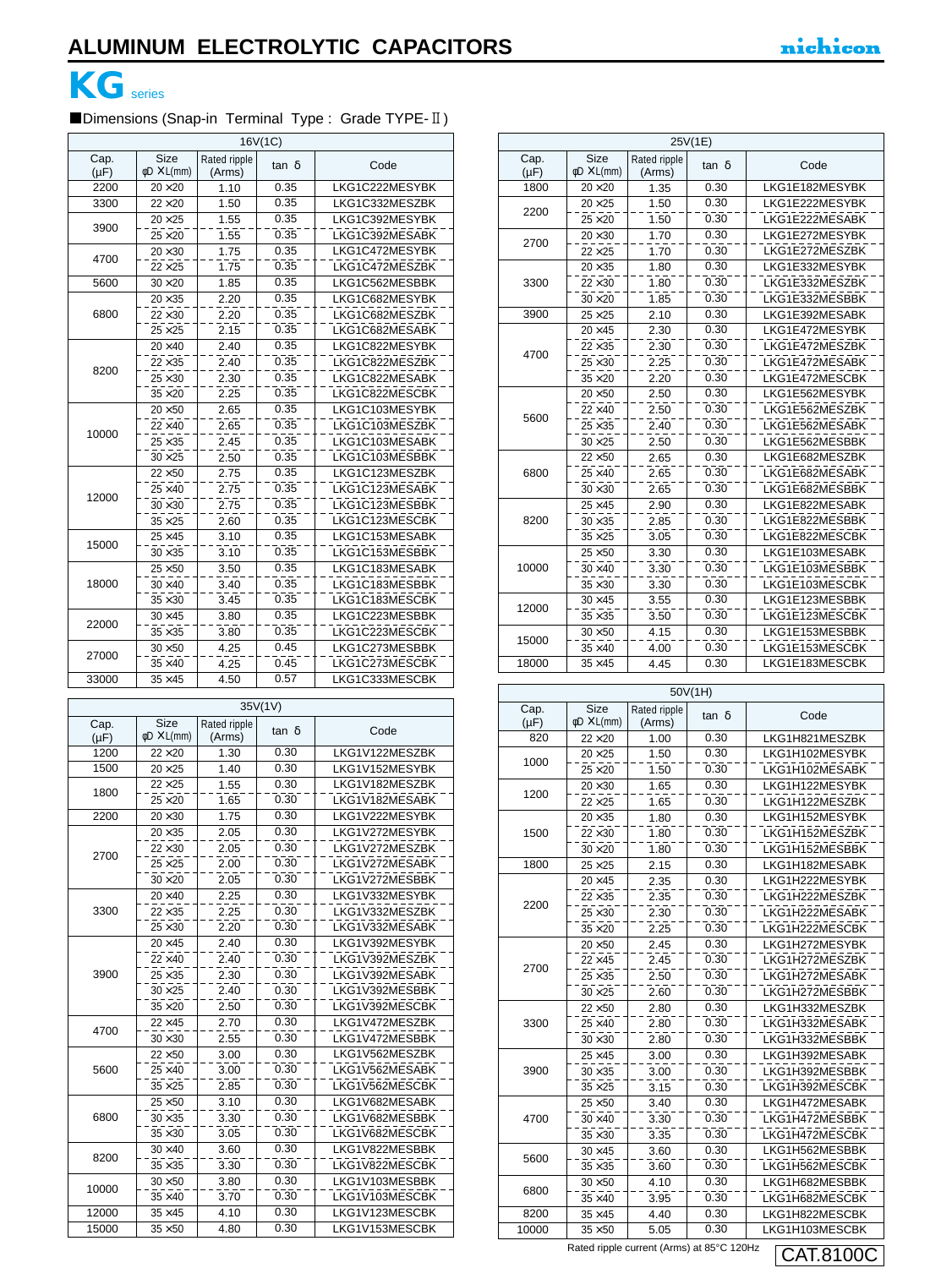

#### ■Dimensions (Snap-in Terminal Type : Grade TYPE-II) ٦

|                   | 63V(1J)                                |                        |              |                |  |  |
|-------------------|----------------------------------------|------------------------|--------------|----------------|--|--|
| Cap.<br>$(\mu F)$ | <b>Size</b><br>$\phi$ D $\times$ L(mm) | Rated ripple<br>(Arms) | $tan \delta$ | Code           |  |  |
| 820               | $20 \times 25$                         | 1.65                   | 0.30         | LKG1J821MESYBK |  |  |
|                   | $25 \times 20$                         | 1.65                   | 0.30         | LKG1J821MESABK |  |  |
| 1000              | $20 \times 30$                         | 1.85                   | 0.30         | LKG1J102MESYBK |  |  |
|                   | $22 \times 25$                         | 1.85                   | 0.30         | LKG1J102MESZBK |  |  |
|                   | $20 \times 35$                         | 1.95                   | 0.30         | LKG1J122MESYBK |  |  |
| 1200              | $22 \times 30$                         | 1.95                   | 0.30         | LKG1J122MESZBK |  |  |
|                   | $25 \times 25$                         | 1.90                   | 0.30         | LKG1J122MESABK |  |  |
|                   | $30 \times 20$                         | 1.95                   | 0.30         | LKG1J122MESBBK |  |  |
|                   | $20 \times 40$                         | 2.15                   | 0.30         | LKG1J152MESYBK |  |  |
| 1500              | $22 \times 35$                         | 2.15                   | 0.30         | LKG1J152MESZBK |  |  |
|                   | $25 \times 30$                         | 2.10                   | 0.30         | LKG1J152MESABK |  |  |
|                   | $20 \times 45$                         | 2.35                   | 0.30         | LKG1J182MESYBK |  |  |
| 1800              | $22\times 40$                          | 2.35                   | 0.30         | LKG1J182MESZBK |  |  |
|                   | $30 \times 25$                         | 2.35                   | 0.30         | LKG1J182MESBBK |  |  |
|                   | $35 \times 20$                         | 2.45                   | 0.30         | LKG1J182MESCBK |  |  |
|                   | $22 \times 45$                         | 2.70                   | 0.30         | LKG1J222MESZBK |  |  |
| 2200              | $25 \times 35$                         | 2.75                   | 0.30         | LKG1J222MESABK |  |  |
|                   | $30 \times 30$                         | 2.50                   | 0.30         | LKG1J222MESBBK |  |  |
|                   | $25 \times 45$                         | 2.80                   | 0.30         | LKG1J272MESABK |  |  |
| 2700              | $30 \times 35$                         | 2.75                   | 0.30         | LKG1J272MESBBK |  |  |
|                   | $35 \times 25$                         | 2.95                   | 0.30         | LKG1J272MESCBK |  |  |
|                   | $25\times50$                           | 3.20                   | 0.30         | LKG1J332MESABK |  |  |
| 3300              | $30 \times 40$                         | 3.20                   | 0.30         | LKG1J332MESBBK |  |  |
|                   | $35 \times 30$                         | 3.15                   | 0.30         | LKG1J332MESCBK |  |  |
| 3900              | $30 \times 45$                         | 3.35                   | 0.30         | LKG1J392MESBBK |  |  |
|                   | $35 \times 35$                         | 3.35                   | 0.30         | LKG1J392MESCBK |  |  |
| 4700              | $30\times50$                           | 3.80                   | 0.30         | LKG1J472MESBBK |  |  |
| 5600              | $35 \times 40$                         | 4.35                   | 0.30         | LKG1J562MESCBK |  |  |
| 6800              | $35\times50$                           | 4.60                   | 0.30         | LKG1J682MESCBK |  |  |

| 80V(1K)           |                                        |                        |              |                |  |
|-------------------|----------------------------------------|------------------------|--------------|----------------|--|
| Cap.<br>$(\mu F)$ | <b>Size</b><br>$\phi$ D $\times$ L(mm) | Rated ripple<br>(Arms) | $tan \delta$ | Code           |  |
|                   | $20 \times 35$                         | 2.05                   | 0.25         | LKG1K821MESYBK |  |
| 820               | $22 \times 30$                         | 2.05                   | 0.25         | LKG1K821MESZBK |  |
|                   | $25 \times 25$                         | 2.00                   | 0.25         | LKG1K821MESABK |  |
|                   | $30 \times 20$                         | 2.05                   | 0.25         | LKG1K821MESBBK |  |
|                   | $20 \times 45$                         | 2.20                   | 0.25         | LKG1K102MESYBK |  |
| 1000              | $22\times35$                           | 2.20                   | 0.25         | LKG1K102MESZBK |  |
|                   | $25 \times 30$                         | 2.15                   | 0.25         | LKG1K102MESABK |  |
|                   | $35 \times 20$                         | 2.10                   | 0.25         | LKG1K102MESCBK |  |
|                   | $20\times50$                           | 2.45                   | 0.25         | LKG1K122MESYBK |  |
|                   | $22\times 40$                          | 2.45                   | 0.25         | LKG1K122MESZBK |  |
| 1200              | $25 \times 35$                         | 2.30                   | 0.25         | LKG1K122MESABK |  |
|                   | $30 \times 25$                         | 2.40                   | 0.25         | LKG1K122MESBBK |  |
|                   | $22\times50$                           | 2.60                   | 0.25         | LKG1K152MESZBK |  |
| 1500              | $25 \times 40$                         | 2.65                   | 0.25         | LKG1K152MESABK |  |
|                   | $30 \times 30$                         | 2.65                   | 0.25         | LKG1K152MESBBK |  |
|                   | $25 \times 45$                         | 2.85                   | 0.25         | LKG1K182MESABK |  |
| 1800              | $30 \times 35$                         | 2.85                   | 0.25         | LKG1K182MESBBK |  |
|                   | $35 \times 25$                         | 3.00                   | 0.25         | LKG1K182MESCBK |  |
|                   | $25\times50$                           | 3.25                   | 0.25         | LKG1K222MESABK |  |
| 2200              | $30 \times 40$                         | 3.15                   | 0.25         | LKG1K222MESBBK |  |
|                   | $35 \times 30$                         | 3.25                   | 0.25         | LKG1K222MESCBK |  |
|                   | $30 \times 45$                         | 3.60                   | 0.25         | LKG1K272MESBBK |  |
| 2700              | $35 \times 35$                         | 3.55                   | 0.25         | LKG1K272MESCBK |  |
|                   | $30\times50$                           | 4.10                   | 0.25         | LKG1K332MESBBK |  |
| 3300              | $35 \times 40$                         | 3.95                   | 0.25         | LKG1K332MESCBK |  |
| 3900              | $35 \times 45$                         | 4.35                   | 0.25         | LKG1K392MESCBK |  |
| 4700              | $35 \times 50$                         | 4.85                   | 0.25         | LKG1K472MESCBK |  |

| 100V(2A)          |                                 |                        |              |                |  |  |
|-------------------|---------------------------------|------------------------|--------------|----------------|--|--|
| Cap.<br>$(\mu F)$ | Size<br>$\phi$ D $\times$ L(mm) | Rated ripple<br>(Arms) | $tan \delta$ | Code           |  |  |
|                   | $20\times 40$                   | 2.15                   | 0.25         | LKG2A681MESYBK |  |  |
| 680               | $22 \times 35$                  | 2.15                   | 0.25         | LKG2A681MESZBK |  |  |
|                   | $25 \times 30$                  | 2.10                   | 0.25         | LKG2A681MESABK |  |  |
|                   | $20 \times 45$                  | 2.40                   | 0.25         | LKG2A821MESYBK |  |  |
| 820               | $22 \times 40$                  | 2.40                   | 0.25         | LKG2A821MESZBK |  |  |
|                   | $30 \times 25$                  | 2.35                   | 0.25         | LKG2A821MESBBK |  |  |
|                   | $35 \times 20$                  | 2.45                   | 0.25         | LKG2A821MESCBK |  |  |
| 1000              | $22 \times 45$                  | 2.70                   | 0.25         | LKG2A102MESZBK |  |  |
|                   | $25 \times 35$                  | 2.75                   | 0.25         | LKG2A102MESABK |  |  |
|                   | $22\times50$                    | 3.00                   | 0.25         | LKG2A122MESZBK |  |  |
| 1200              | $25 \times 40$                  | 2.75                   | 0.25         | LKG2A122MESABK |  |  |
|                   | $30 \times 30$                  | 3.05                   | 0.25         | LKG2A122MESBBK |  |  |
|                   | $35 \times 25$                  | 2.90                   | 0.25         | LKG2A122MESCBK |  |  |
|                   | $25\times50$                    | 3.20                   | 0.25         | LKG2A152MESABK |  |  |
| 1500              | $30 \times 35$                  | 3.40                   | 0.25         | LKG2A152MESBBK |  |  |
|                   | $35 \times 30$                  | 3.20                   | 0.25         | LKG2A152MESCBK |  |  |
| 1800              | $30 \times 40$                  | 3.70                   | 0.25         | LKG2A182MESBBK |  |  |
|                   | $35 \times 35$                  | 3.40                   | 0.25         | LKG2A182MESCBK |  |  |
| 2200              | $30\times50$                    | 3.95                   | 0.25         | LKG2A222MESBBK |  |  |
|                   | $35 \times 40$                  | 3.80                   | 0.25         | LKG2A222MESCBK |  |  |
| 2700              | $35 \times 45$                  | 4.30                   | 0.25         | LKG2A272MESCBK |  |  |
| 3300              | $35 \times 50$                  | 4.95                   | 0.25         | LKG2A332MESCBK |  |  |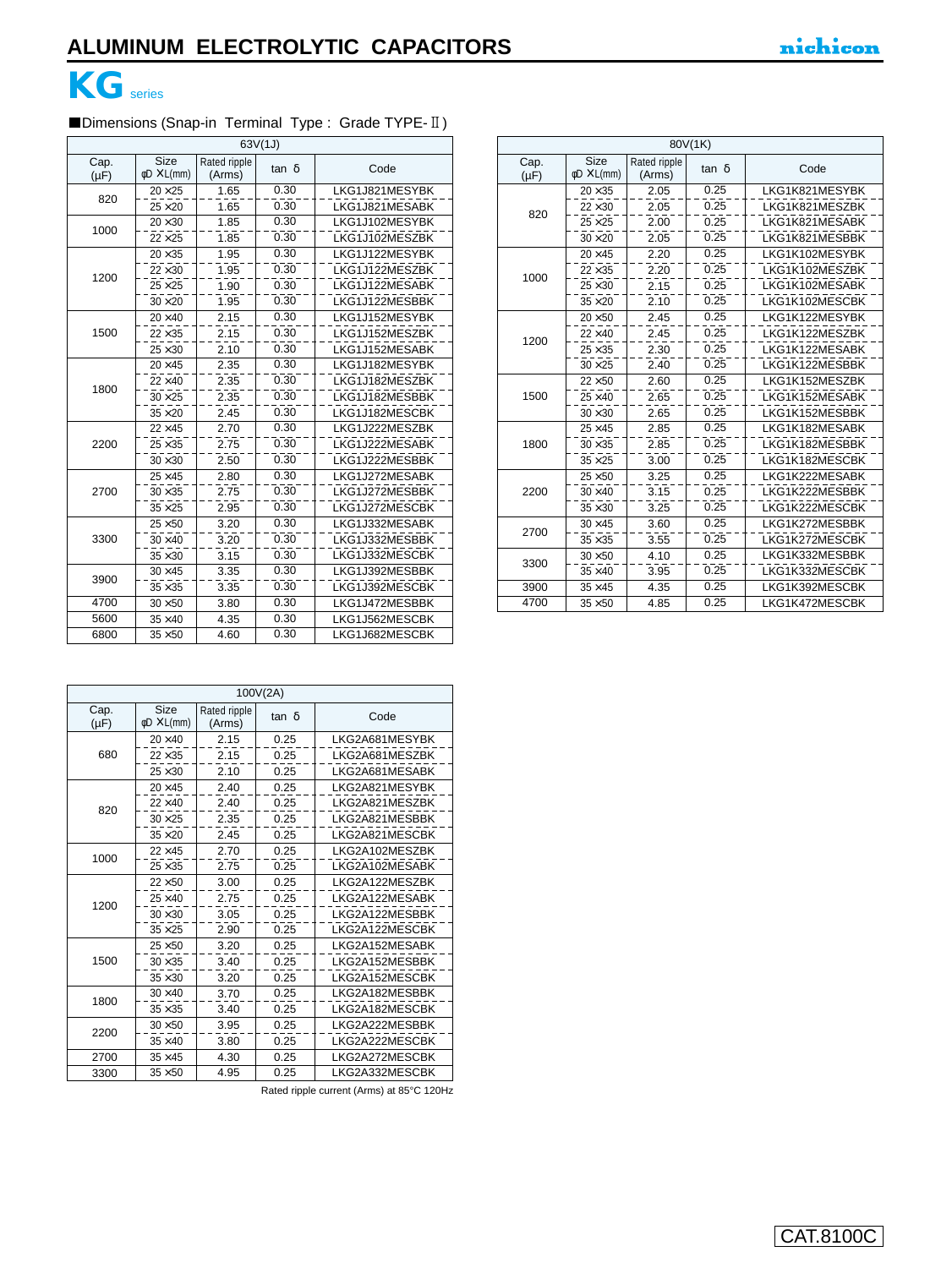

l,

## ■Dimensions (Snap-in Terminal Type : Grade TYPE-II)

| 16V(1C)           |                                        |                        |              |                |  |
|-------------------|----------------------------------------|------------------------|--------------|----------------|--|
| Cap.<br>$(\mu F)$ | <b>Size</b><br>$\phi$ D $\times$ L(mm) | Rated ripple<br>(Arms) | $tan \delta$ | Code           |  |
| 1000              | $20\times 20$                          | 0.90                   | 0.25         | LKG1C102MESYCK |  |
| 1200              | $22\times20$                           | 0.95                   | 0.25         | LKG1C122MESZCK |  |
| 1500              | $20\times25$                           | 1.10                   | 0.25         | LKG1C152MESYCK |  |
|                   | $25\times 20$                          | 1.10                   | 0.25         | LKG1C152MESACK |  |
| 1800              | $22\times25$                           | 1.20                   | 0.25         | LKG1C182MESZCK |  |
| 2200              | $20 \times 30$                         | 1.35                   | 0.25         | LKG1C222MESYCK |  |
|                   | $30 \times 20$                         | 1.35                   | 0.25         | LKG1C222MESBCK |  |
| 2700              | $20 \times 35$                         | 1.75                   | 0.25         | LKG1C272MESYCK |  |
|                   | $25\times25$                           | 1.75                   | 0.25         | LKG1C272MESACK |  |
|                   | $20\times 40$                          | 2.00                   | 0.25         | LKG1C332MESYCK |  |
| 3300              | $25 \times 30$                         | 2.00                   | 0.25         | LKG1C332MESACK |  |
|                   | $35\times20$                           | 1.95                   | 0.25         | LKG1C332MESCCK |  |
|                   | $20\times50$                           | 2.30                   | 0.25         | LKG1C392MESYCK |  |
| 3900              | $22 \times 45$                         | 2.30                   | 0.25         | LKG1C392MESZCK |  |
|                   | $25\times35$                           | 2.35                   | 0.25         | LKG1C392MESACK |  |
|                   | $30 \times 25$                         | 2.35                   | 0.25         | LKG1C392MESBCK |  |
|                   | $22\times50$                           | 2.75                   | 0.25         | LKG1C472MESZCK |  |
| 4700              | $25\times 40$                          | 2.70                   | 0.25         | LKG1C472MESACK |  |
|                   | $30 \times 30$                         | 2.70                   | 0.25         | LKG1C472MESBCK |  |
|                   | $35 \times 25$                         | 2.60                   | 0.25         | LKG1C472MESCCK |  |
| 5600              | $25 \times 45$                         | 2.90                   | 0.25         | LKG1C562MESACK |  |
|                   | $30 \times 35$                         | 2.90                   | 0.25         | LKG1C562MESBCK |  |
|                   | $25\times50$                           | 3.20                   | 0.25         | LKG1C682MESACK |  |
| 6800              | $30\times40$                           | 3.20                   | 0.25         | LKG1C682MESBCK |  |
|                   | $35 \times 30$                         | 3.15                   | 0.25         | LKG1C682MESCCK |  |
| 8200              | $30 \times 45$                         | 3.35                   | 0.25         | LKG1C822MESBCK |  |
|                   | $35 \times 35$                         | 3.30                   | 0.25         | LKG1C822MESCCK |  |
| 10000             | $35 \times 40$                         | 3.50                   | 0.25         | LKG1C103MESCCK |  |
| 12000             | $35 \times 45$                         | 3.70                   | 0.25         | LKG1C123MESCCK |  |

| 25V(1E)           |                                        |                        |                   |                |  |  |
|-------------------|----------------------------------------|------------------------|-------------------|----------------|--|--|
| Cap.<br>$(\mu F)$ | <b>Size</b><br>$\phi$ D $\times$ L(mm) | Rated ripple<br>(Arms) | $tan \delta$      | Code           |  |  |
| 680               | $20\times 20$                          | 0.65                   | 0.22              | LKG1E681MESYCK |  |  |
| 820               | $22\times20$                           | 0.75                   | 0.22              | LKG1E821MESZCK |  |  |
| 1000              | $25\times20$                           | 0.95                   | 0.22              | LKG1E102MESACK |  |  |
| 1200              | $20\times25$                           | 1.20                   | 0.22              | LKG1E122MESYCK |  |  |
| 1500              | $20 \times 30$                         | 1.30                   | 0.22              | LKG1E152MESYCK |  |  |
|                   | $30\times20$                           | 1.30                   | $\overline{0.22}$ | LKG1E152MESBCK |  |  |
| 1800              | $20\times35$                           | 1.60                   | 0.22              | LKG1E182MESYCK |  |  |
|                   | $25\times25$                           | 1.55                   | 0.22              | LKG1E182MESACK |  |  |
|                   | $20\times 40$                          | 1.85                   | 0.22              | LKG1E222MESYCK |  |  |
|                   | $22 \times 35$                         | 1.85                   | 0.22              | LKG1E222MESZCK |  |  |
| 2200              | $25 \times 30$                         | 1.80                   | 0.22              | LKG1E222MESACK |  |  |
|                   | $30\times25$                           | 1.80                   | 0.22              | LKG1E222MESBCK |  |  |
|                   | $35\times20$                           | 1.75                   | 0.22              | LKG1E222MESCCK |  |  |
|                   | $20\times50$                           | 2.20                   | 0.22              | LKG1E272MESYCK |  |  |
| 2700              | $22 \times 45$                         | 2.20                   | 0.22              | LKG1E272MESZCK |  |  |
|                   | $25 \times 35$                         | 2.15                   | 0.22              | LKG1E272MESACK |  |  |
|                   | $22\times50$                           | 2.50                   | 0.22              | LKG1E332MESZCK |  |  |
| 3300              | $25\times 40$                          | 2.45                   | 0.22              | LKG1E332MESACK |  |  |
|                   | $30 \times 30$                         | 2.40                   | $\overline{0.22}$ | LKG1E332MESBCK |  |  |
|                   | $35 \times 25$                         | 2.45                   | 0.22              | LKG1E332MESCCK |  |  |
| 3900              | $25 \times 45$                         | 2.80                   | 0.22              | LKG1E392MESACK |  |  |
|                   | $30 \times 35$                         | 2.80                   | 0.22              | LKG1E392MESBCK |  |  |
| 4700              | $30\times40$                           | 3.25                   | 0.22              | LKG1E472MESBCK |  |  |
|                   | $35 \times 30$                         | 3.15                   | 0.22              | LKG1E472MESCCK |  |  |
| 5600              | $30 \times 45$                         | 3.50                   | 0.22              | LKG1E562MESBCK |  |  |
|                   | $35 \times 35$                         | 3.50                   | 0.22              | LKG1E562MESCCK |  |  |
| 6800              | $35 \times 40$                         | 3.80                   | 0.22              | LKG1E682MESCCK |  |  |
| 8200              | $35 \times 45$                         | 4.00                   | 0.22              | LKG1E822MESCCK |  |  |

| 35V(1V)           |                                        |                        |       |                |  |
|-------------------|----------------------------------------|------------------------|-------|----------------|--|
| Cap.<br>$(\mu F)$ | <b>Size</b><br>$\phi$ D $\times$ L(mm) | Rated ripple<br>(Arms) | tan δ | Code           |  |
|                   | $20\times25$                           | 0.85                   | 0.22  | LKG1V821MESYCK |  |
| 820               | $25\times20$                           | 0.85                   | 0.22  | LKG1V821MESACK |  |
|                   | $20 \times 30$                         | 1.05                   | 0.22  | LKG1V102MESYCK |  |
| 1000              | $22\times25$                           | 1.00                   | 0.22  | LKG1V102MESZCK |  |
|                   | $20 \times 35$                         | 1.45                   | 0.22  | LKG1V122MESYCK |  |
| 1200              | $22 \times 30$                         | 1.45                   | 0.22  | LKG1V122MESZCK |  |
|                   | $25\times25$                           | 1.40                   | 0.22  | LKG1V122MESACK |  |
|                   | $30\times20$                           | 1.40                   | 0.22  | LKG1V122MESBCK |  |
|                   | $20\times 40$                          | 1.55                   | 0.22  | LKG1V152MESYCK |  |
| 1500              | $22 \times 35$                         | 1.55                   | 0.22  | LKG1V152MESZCK |  |
|                   | $25 \times 30$                         | 1.50                   | 0.22  | LKG1V152MESACK |  |
|                   | $20 \times 45$                         | 1.80                   | 0.22  | LKG1V182MESYCK |  |
| 1800              | $22\times 40$                          | 1.75                   | 0.22  | LKG1V182MESZCK |  |
|                   | $30 \times 25$                         | 1.75                   | 0.22  | LKG1V182MESBCK |  |
|                   | $35 \times 20$                         | 1.70                   | 0.22  | LKG1V182MESCCK |  |
|                   | $20\times50$                           | 2.00                   | 0.22  | LKG1V222MESYCK |  |
| 2200              | $22 \times 45$                         | 1.95                   | 0.22  | LKG1V222MESZCK |  |
|                   | $25 \times 35$                         | 1.95                   | 0.22  | LKG1V222MESACK |  |
|                   | $30 \times 30$                         | 1.95                   | 0.22  | LKG1V222MESBCK |  |
|                   | $25 \times 45$                         | 2.35                   | 0.22  | LKG1V272MESACK |  |
| 2700              | $30 \times 35$                         | 2.30                   | 0.22  | LKG1V272MESBCK |  |
|                   | $35 \times 25$                         | 2.30                   | 0.22  | LKG1V272MESCCK |  |
|                   | $25\times50$                           | 2.70                   | 0.22  | LKG1V332MESACK |  |
| 3300              | $30 \times 40$                         | 2.70                   | 0.22  | LKG1V332MESBCK |  |
|                   | $35 \times 30$                         | 2.65                   | 0.22  | LKG1V332MESCCK |  |
| 3900              | $30 \times 45$                         | 3.00                   | 0.22  | LKG1V392MESBCK |  |
|                   | $35 \times 35$                         | 3.00                   | 0.22  | LKG1V392MESCCK |  |
| 4700              | $30\times50$                           | 3.55                   | 0.22  | LKG1V472MESBCK |  |
|                   | $35 \times 40$                         | 3.55                   | 0.22  | LKG1V472MESCCK |  |
| 5600              | $35 \times 45$                         | 3.80                   | 0.22  | LKG1V562MESCCK |  |
| 6800              | $35\times50$                           | 4.15                   | 0.22  | LKG1V682MESCCK |  |

| 50V(1H)           |                                 |                        |       |                |  |  |
|-------------------|---------------------------------|------------------------|-------|----------------|--|--|
| Cap.<br>$(\mu F)$ | Size<br>$\phi$ D $\times$ L(mm) | Rated ripple<br>(Arms) | tan δ | Code           |  |  |
| 680               | $20\times30$                    | 1.05                   | 0.22  | LKG1H681MESYCK |  |  |
|                   | $22\times25$                    | 1.00                   | 0.22  | LKG1H681MESZCK |  |  |
|                   | $22\times30$                    | 1.40                   | 0.22  | LKG1H821MESZCK |  |  |
| 820               | $25\times25$                    | 1.35                   | 0.22  | LKG1H821MESACK |  |  |
|                   | $30\times20$                    | 1.35                   | 0.22  | LKG1H821MESBCK |  |  |
| 1000              | $20 \times 35$                  | 1.80                   | 0.22  | LKG1H102MESYCK |  |  |
|                   | $20\times 40$                   | 1.95                   | 0.22  | LKG1H122MESYCK |  |  |
| 1200              | $25 \times 30$                  | 1.95                   | 0.22  | LKG1H122MESACK |  |  |
|                   | $30\times25$                    | 1.90                   | 0.22  | LKG1H122MESBCK |  |  |
|                   | $35\times20$                    | 1.90                   | 0.22  | LKG1H122MESCCK |  |  |
|                   | $20\times50$                    | 2.20                   | 0.22  | LKG1H152MESYCK |  |  |
| 1500              | $22 \times 45$                  | 2.20                   | 0.22  | LKG1H152MESZCK |  |  |
|                   | $25\times35$                    | 2.15                   | 0.22  | LKG1H152MESACK |  |  |
|                   | $30 \times 30$                  | 2.15                   | 0.22  | LKG1H152MESBCK |  |  |
|                   | $22\times50$                    | 2.45                   | 0.22  | LKG1H182MESZCK |  |  |
| 1800              | $25\times 40$                   | 2.45                   | 0.22  | LKG1H182MESACK |  |  |
|                   | $35\times25$                    | 2.40                   | 0.22  | LKG1H182MESCCK |  |  |
|                   | $25\times50$                    | 2.65                   | 0.22  | LKG1H222MESACK |  |  |
| 2200              | $30 \times 35$                  | 2.60                   | 0.22  | LKG1H222MESBCK |  |  |
|                   | $35 \times 30$                  | 2.60                   | 0.22  | LKG1H222MESCCK |  |  |
| 2700              | $30 \times 45$                  | 3.00                   | 0.22  | LKG1H272MESBCK |  |  |
|                   | $35 \times 35$                  | 2.95                   | 0.22  | LKG1H272MESCCK |  |  |
| 3300              | $30\times50$                    | 3.30                   | 0.22  | LKG1H332MESBCK |  |  |
|                   | $35 \times 40$                  | 3.25                   | 0.22  | LKG1H332MESCCK |  |  |
| 3900              | $35 \times 45$                  | 3.50                   | 0.22  | LKG1H392MESCCK |  |  |
| 4700              | $35\times50$                    | 3.90                   | 0.22  | LKG1H472MESCCK |  |  |

Rated ripple current (Arms) at 85°C 120Hz

## CAT.8100C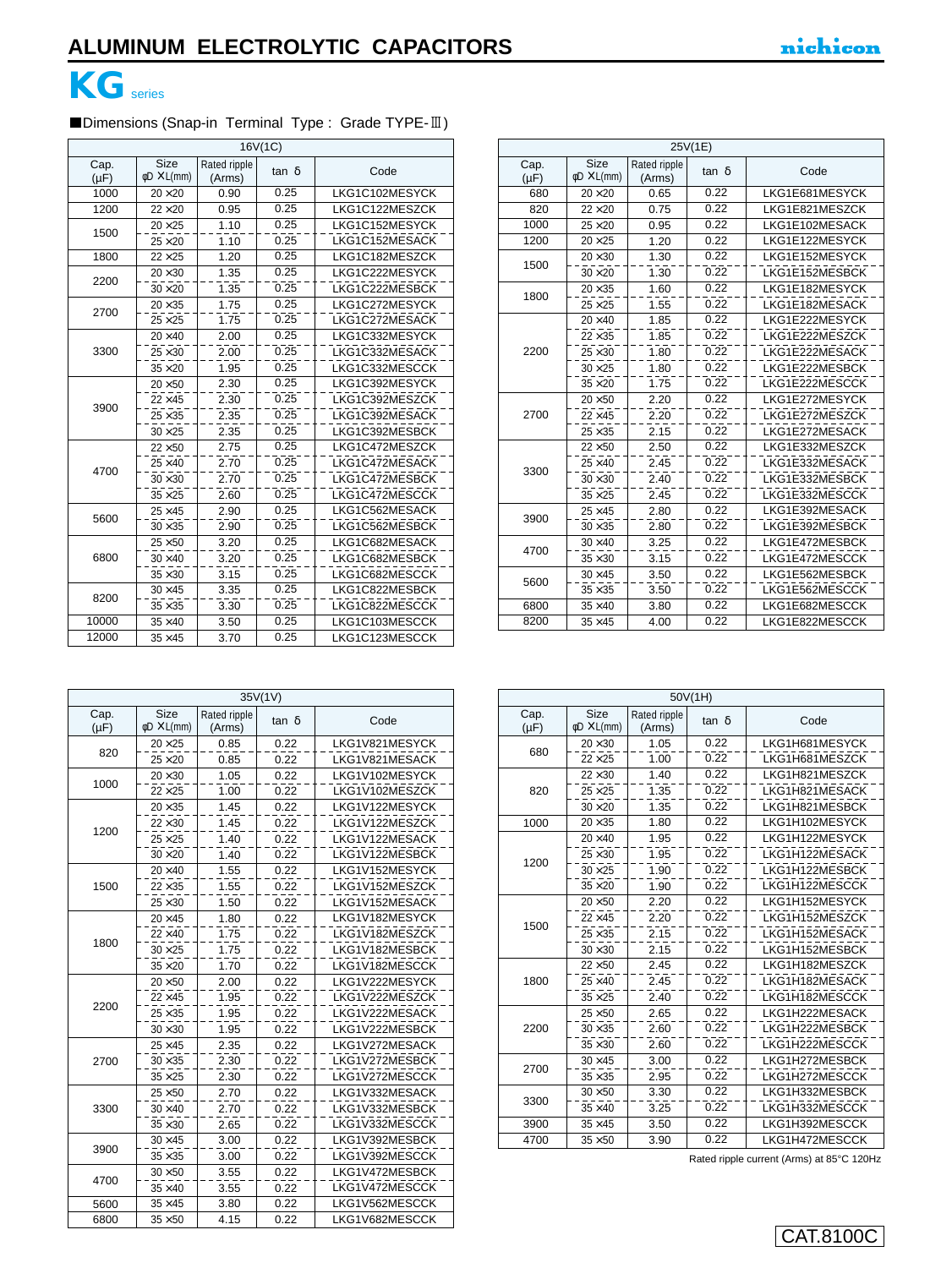

r

## ■Dimensions (Snap-in Terminal Type : Grade TYPE-II)

| 63V(1J)           |                                        |                        |       |                |  |  |
|-------------------|----------------------------------------|------------------------|-------|----------------|--|--|
| Cap.<br>$(\mu F)$ | <b>Size</b><br>$\phi$ D $\times$ L(mm) | Rated ripple<br>(Arms) | tan δ | Code           |  |  |
|                   | $20 \times 30$                         | 1.75                   | 0.22  | LKG1J681MESYCK |  |  |
| 680               | $22 \times 25$                         | 1.75                   | 0.22  | LKG1J681MESZCK |  |  |
|                   | $30 \times 20$                         | 1.90                   | 0.22  | LKG1J681MESBCK |  |  |
|                   | $20 \times 35$                         | 1.90                   | 0.22  | LKG1J821MESYCK |  |  |
| 820               | $22 \times 30$                         | 1.90                   | 0.22  | LKG1J821MESZCK |  |  |
|                   | $25 \times 25$                         | 1.85                   | 0.22  | LKG1J821MESACK |  |  |
|                   | $20 \times 40$                         | 2.10                   | 0.22  | LKG1J102MESYCK |  |  |
| 1000              | $22 \times 35$                         | 2.05                   | 0.22  | LKG1J102MESZCK |  |  |
|                   | $25 \times 30$                         | 2.00                   | 0.22  | LKG1J102MESACK |  |  |
|                   | $20 \times 45$                         | 2.35                   | 0.22  | LKG1J122MESYCK |  |  |
| 1200              | $22 \times 40$                         | 2.25                   | 0.22  | LKG1J122MESZCK |  |  |
|                   | $30 \times 25$                         | 2.20                   | 0.22  | LKG1J122MESBCK |  |  |
|                   | $35 \times 20$                         | 2.30                   | 0.22  | LKG1J122MESCCK |  |  |
| 1500              | $22 \times 45$                         | 2.60                   | 0.22  | LKG1J152MESZCK |  |  |
|                   | $25 \times 35$                         | 2.65                   | 0.22  | LKG1J152MESACK |  |  |
|                   | $22 \times 50$                         | 2.90                   | 0.22  | LKG1J182MESZCK |  |  |
| 1800              | $25 \times 40$                         | 2.90                   | 0.22  | LKG1J182MESACK |  |  |
|                   | $30 \times 30$                         | 2.90                   | 0.22  | LKG1J182MESBCK |  |  |
|                   | $35 \times 25$                         | 2.75                   | 0.22  | LKG1J182MESCCK |  |  |
| 2200              | $25 \times 45$                         | 3.25                   | 0.22  | LKG1J222MESACK |  |  |
|                   | $30 \times 35$                         | 3.20                   | 0.22  | LKG1J222MESBCK |  |  |
| 2700              | $30 \times 45$                         | 3.30                   | 0.22  | LKG1J272MESBCK |  |  |
|                   | $35 \times 30$                         | 3.65                   | 0.22  | LKG1J272MESCCK |  |  |
| 3300              | $30\times50$                           | 3.80                   | 0.22  | LKG1J332MESBCK |  |  |
|                   | $35 \times 35$                         | 4.00                   | 0.22  | LKG1J332MESCCK |  |  |
| 3900              | $35 \times 40$                         | 4.30                   | 0.22  | LKG1J392MESCCK |  |  |
| 4700              | $35\times50$                           | 4.50                   | 0.22  | LKG1J472MESCCK |  |  |

| 80V(1K)           |                                        |                        |              |                |  |  |
|-------------------|----------------------------------------|------------------------|--------------|----------------|--|--|
| Cap.<br>$(\mu F)$ | <b>Size</b><br>$\phi$ D $\times$ L(mm) | Rated ripple<br>(Arms) | $tan \delta$ | Code           |  |  |
|                   | $20 \times 45$                         | 2.10                   | 0.20         | LKG1K681MESYCK |  |  |
| 680               | $22 \times 35$                         | 2.25                   | 0.20         | LKG1K681MESZCK |  |  |
|                   | $25 \times 30$                         | 2.15                   | 0.20         | LKG1K681MESACK |  |  |
|                   | $20\times50$                           | 2.40                   | 0.20         | LKG1K821MESYCK |  |  |
|                   | $22 \times 40$                         | 2.45                   | 0.20         | LKG1K821MESZCK |  |  |
| 820               | $25 \times 35$                         | 2.35                   | 0.20         | LKG1K821MESACK |  |  |
|                   | $30 \times 25$                         | 2.40                   | 0.20         | LKG1K821MESBCK |  |  |
|                   | $35 \times 20$                         | 2.55                   | 0.20         | LKG1K821MESCCK |  |  |
|                   | $22\times50$                           | 2.60                   | 0.20         | LKG1K102MESZCK |  |  |
| 1000              | $25 \times 40$                         | 2.60                   | 0.20         | LKG1K102MESACK |  |  |
|                   | $30 \times 30$                         | 2.60                   | 0.20         | LKG1K102MESBCK |  |  |
|                   | $25 \times 45$                         | 2.85                   | 0.20         | LKG1K122MESACK |  |  |
| 1200              | $30 \times 35$                         | 2.80                   | 0.20         | LKG1K122MESBCK |  |  |
|                   | $35 \times 25$                         | 2.95                   | 0.20         | LKG1K122MESCCK |  |  |
|                   | $25\times50$                           | 3.30                   | 0.20         | LKG1K152MESACK |  |  |
| 1500              | $30 \times 40$                         | 3.20                   | 0.20         | LKG1K152MESBCK |  |  |
|                   | $35 \times 30$                         | 3.25                   | 0.20         | LKG1K152MESCCK |  |  |
| 1800              | $30 \times 45$                         | 3.55                   | 0.20         | LKG1K182MESBCK |  |  |
|                   | $35 \times 35$                         | 3.50                   | 0.20         | LKG1K182MESCCK |  |  |
| 2200              | $30\times50$                           | 4.05                   | 0.20         | LKG1K222MESBCK |  |  |
|                   | $35 \times 40$                         | 3.90                   | 0.20         | LKG1K222MESCCK |  |  |
| 2700              | $35 \times 45$                         | 4.45                   | 0.20         | LKG1K272MESCCK |  |  |
| 3300              | $35 \times 50$                         | 5.05                   | 0.20         | LKG1K332MESCCK |  |  |

| 100V(2A)          |                                 |                        |       |                |  |  |
|-------------------|---------------------------------|------------------------|-------|----------------|--|--|
| Cap.<br>$(\mu F)$ | Size<br>$\phi$ D $\times$ L(mm) | Rated ripple<br>(Arms) | tan δ | Code           |  |  |
| 680               | $22 \times 45$                  | 2.65                   | 0.20  | LKG2A681MESZCK |  |  |
|                   | $25 \times 35$                  | 2.70                   | 0.20  | LKG2A681MESACK |  |  |
|                   | $22\times50$                    | 3.00                   | 0.20  | LKG2A821MESZCK |  |  |
| 820               | $25 \times 40$                  | 3.00                   | 0.20  | LKG2A821MESACK |  |  |
|                   | $30 \times 30$                  | 3.00                   | 0.20  | LKG2A821MESBCK |  |  |
|                   | $35 \times 25$                  | 2.85                   | 0.20  | LKG2A821MESCCK |  |  |
|                   | $25\times50$                    | 3.10                   | 0.20  | LKG2A102MESACK |  |  |
| 1000              | $30 \times 35$                  | 3.30                   | 0.20  | LKG2A102MESBCK |  |  |
|                   | $35 \times 30$                  | 3.05                   | 0.20  | LKG2A102MESCCK |  |  |
| 1200              | $30 \times 40$                  | 3.60                   | 0.20  | LKG2A122MESBCK |  |  |
|                   | $35 \times 35$                  | 3.30                   | 0.20  | LKG2A122MESCCK |  |  |
| 1500              | $30 \times 50$                  | 3.90                   | 0.20  | LKG2A152MESBCK |  |  |
|                   | $35 \times 40$                  | 3.75                   | 0.20  | LKG2A152MESCCK |  |  |
| 1800              | $35 \times 45$                  | 4.15                   | 0.20  | LKG2A182MESCCK |  |  |
| 2200              | $35 \times 50$                  | 4.75                   | 0.20  | LKG2A222MESCCK |  |  |